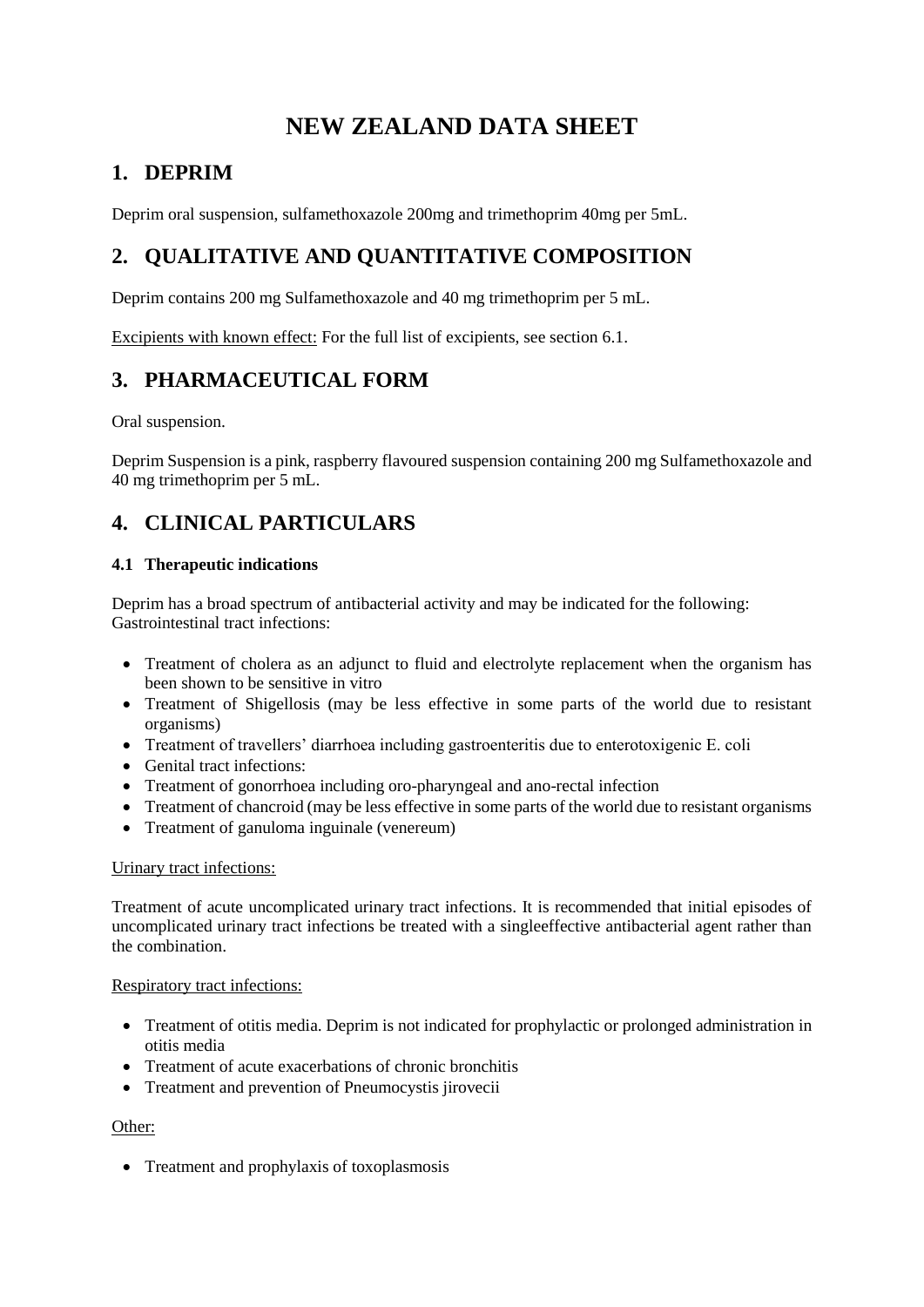### • Treatment of nocardosis

There are a number of other bacterial conditions caused by sensitive organisms for which treatment with Deprim may be appropriate. The use of Deprim should be based on clinical experience and local in vitro data.

Deprim should only be used where in the judgement of the physician the benefits of the treatment outweigh any possible risks. Consideration should be given to the use of a single effective antibacterial agent.

The in vitro susceptibility of bacteria to antibiotics varies geographically and with time. The local situation should always be considered when selecting antibiotic therapy.

### **4.2 Dose and method administration**

Deprim should be administered at 12 hourly intervals, ideally after the morning and evening meals. Maintenance of an adequate fluid intake is essential. Deprim may be used in children and in adults who are unable to take co-trimoxazole tablets.

#### Acute infections:

Deprim should be administered for at least 5 days or until the patient remains symptom free for at least 2 days. If clinical improvement is not evident after 7 days therapy, the patient should be reassessed. For acute uncomplicated lower urinary tract infections short term therapy of 1-3 days has been shown to be effective.

The following table indicates standard dosage:

| Age                               | <b>Recommended dosing schedule</b> |
|-----------------------------------|------------------------------------|
| Adults and children over 12 years | 20 mL every 12 hours               |
| 6 to 16 years                     | 10 mL every 12 hours               |
| 6 months to 5 years               | 5 mL every 12 hours                |
| 6 weeks to 5 months               | 2.5 mL every 12 hours              |

This dosage approximates to 6 mg trimethoprim and 30 mg sulfamethoxazole per kilogram body weight per 24 hours.

#### Elderly

Care is recommended because as a group, elderly patients are more susceptible to adverse reactions and more likely to suffer serious effects as a result, particularly when complicating conditions exist e.g. impaired kidney and/or liver functions and/or concomitant use of other medications.

#### Impaired renal function:

The dosage schedule used should reflect the creatinine clearance rate. The following table indicates dosing schedule suitability for varying rates of renal impairment in adults and children aged over 12 years (no information is available for children under 12 years)

| Creatinine clearance (mL/min) | Recommended dosage schedule      |
|-------------------------------|----------------------------------|
| > 30                          | Standard dose: 20 mL twice daily |
| 15-30                         | Minimum dose: 10 mL twice daily  |
| 15 ج                          | Not recommended                  |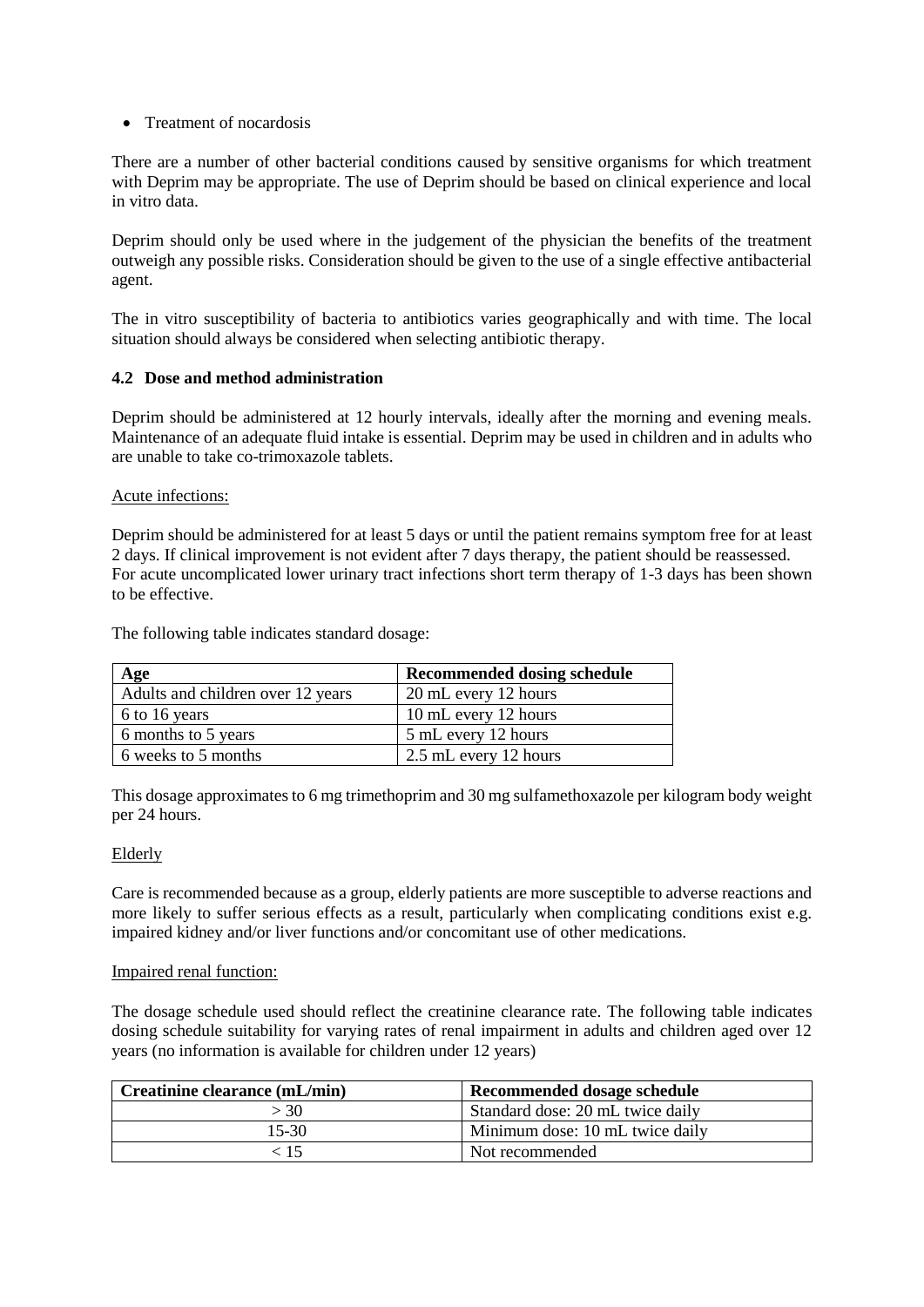Measurements of plasma concentration of Sulfamethoxazole at intervals of 2 to 3 days are recommended in samples obtained 12 hours after administration of Deprim. If the concentration of the total Sulfamethoxazole exceeds 150 micrograms/mL then treatment should be interrupted until the value falls below 120 micrograms/mL.

### Pneumocystis Jirovecii:

A higher dosage is recommended using 20 mg trimethoprim and 100 mf sulfamethoxazole (2.5 mL) per kilogram bodyweight per day taken in two or more divided doses for 2 weeks. Peak plasma levels of 5 mcg/mL are required.

Prevention for Adults: Use one of the following dosage schedules:

- Standard dose (20 mL) daily 7 days per week
- Standard dose (20 mL) 3 times per week on alternate days
- Twice the standard dose (40 mL) per day in two divided doses three times per week on alternate days.

The total daily dose should not exceed 320 mg trimethoprim and 1600 mg sulfamethoxazole (40 mL).

Prevention for Children under 12 years of age: Use one of the following dose schedules for the duration of the period at risk

- Standard dose taken in 2 divided doses 7 days per week
- Standard dose taken in 2 divided doses three times per week on alternate days
- Standard dose taken in 2 divided doses three times per week on consecutive days
- Standard dosage taken as a single dose three times per week on consecutive days.

The total daily dose should not exceed 320 mg trimethoprim and 1600 mg sulfamethoxazole (40 mL).

Gonorrhoea: For uncomplicated cases 40 mL every 12 hours for two days, or 50 mL followed by a further 50 mL eight hours later, or 100 mL once daily for three days. A single dose of 80 mL taken under supervision can be used if patient compliance is not expected.

Oro-pharyngeal gonococcal infection: 20 mL three times a day for 7 days.

Ano-rectal gonorrhoea: The standard dosage recommendations for gonorrhoea are applicable.

Chancroid: 20 mL twice daily for 7 days. If there is no evidence of healing after 7 days a further 7 days treatment can be considered. However, it should be kept in mind that failure to respond may indicate that the disease is caused by a resistant organism.

Granuloma inguinale: 20 mL twice daily for up to 2 weeks.

Nocardiosis: There is no consensus on the most appropriate dosage. Adult doses of 60 to 80 mL daily have been used.

Toxoplasmosis: There is no consensus on appropriate dosage for the treatment or prophylaxis of this disease. The decision should be based on clinical experience. For prophylaxis, the dosages suggested for the prevention of Pneumocystis jirovecii may be appropriate.

## **4.3 Contraindications**

Hypersensitivity to trimethoprim, sulphonamides or co-trimoxazole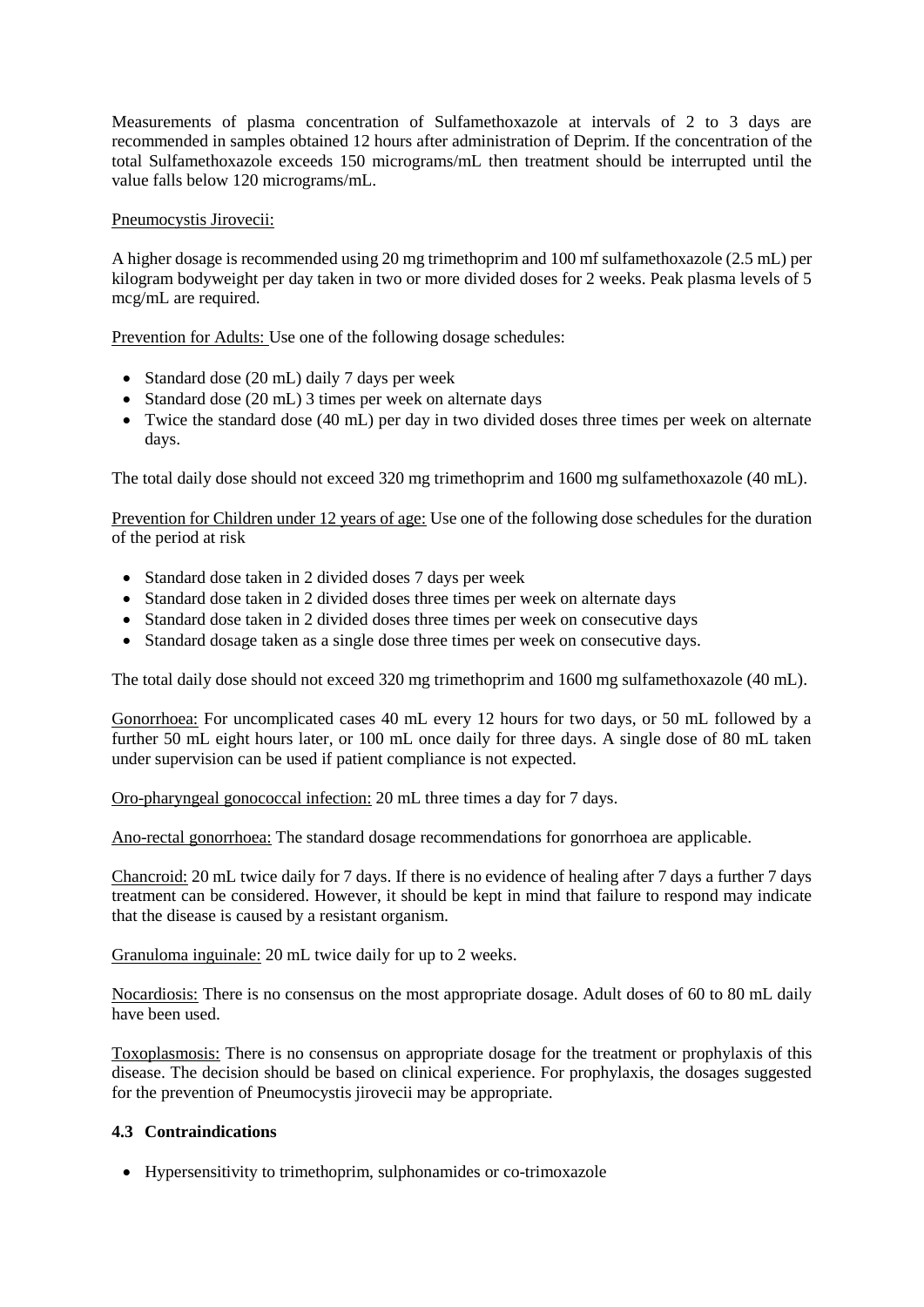- With a history of drug-induced immune thrombocytopenia with use of trimethoprim and/or sulfonamides
- Premature babies or full term infants in the neonatal period
- Severe renal insufficiency where repeated measurements of the plasma concentration cannot be performed
- Patients showing marked liver parenchymal damage
- Patients with severe haematological disorders unless under careful supervision. Co-trimoxazole has been given to patients receiving cytotoxic therapy with little or no additional effect on the bone marrow or peripheral blood.

### **4.4 Special warnings and precautions for use**

### Thrombocytopenia:

Sulfamethoxazole/trimethoprim-induced thrombocytopenia may be an immune-mediated disorder. Severe cases of thrombocytopenia that are fatal or life threatening have been reported. Thrombocytopenia usually resolves within a week upon discontinuation of sulfamethoxazole/trimethoprim.

Fatalities, although rare, have occurred due to severe reactions including, Lyell syndrome (toxic epidermal necrolysis), Stevens-Johnson syndrome, agranulocytosis, fulminant hepatic necrosis, aplastic anaemia, other blood dyscrasias and hypersensitivity of the respiratory tract.

There is an increased risk of severe adverse reactions in elderly patients or when complicating conditions exist e.g. impaired kidney and/or liver function or concomitant use of other medicines.

Regular blood counts are advisable for patients receiving long term Deprim therapy to monitor any asymptomatic changes in haematological properties that could develop from folate deficiency. Most haematological disorders resulting from folate deficiency respond to administration of calcium folinate or removal of Deprim treatment.

An adequate urinary output must be maintained at all times especially when malnutrition is suspected. Urine samples should be inspected routinely to prevent the development of crystalluria.

The appearance of skin rashes, particularly in elderly patients, warrants the immediate removal of cotrimoxazole treatment.

Folate deficiency: A suitable folic acid supplement should be considered when treating elderly patients, patients with suspected folate deficiencies, and patients receiving prolonged high doses of Deprim treatment.

A suitable folate supplement should be considered when treating elderly patients, patients with suspected folate deficiencies, and patients receiving prolonged high doses of Deprim.

Trimethoprim impairs phenylalanine metabolism, but this has been demonstrated to be of no clinical significance to phenylketonuric patients with appropriate dietary restrictions.

Deprim should be given with caution to patients with severe allergy or bronchial asthma.

Haemolysis may occur in glucose-6-phosphate dehydrogenase deficient (G-6-PD) patients.

Deprim should not be used in the treatment of streptococcal pharyngitis due to Group A beta-haemolytic streptococci – penicillin is more effective in eradicating these organisms from the oropharnyx.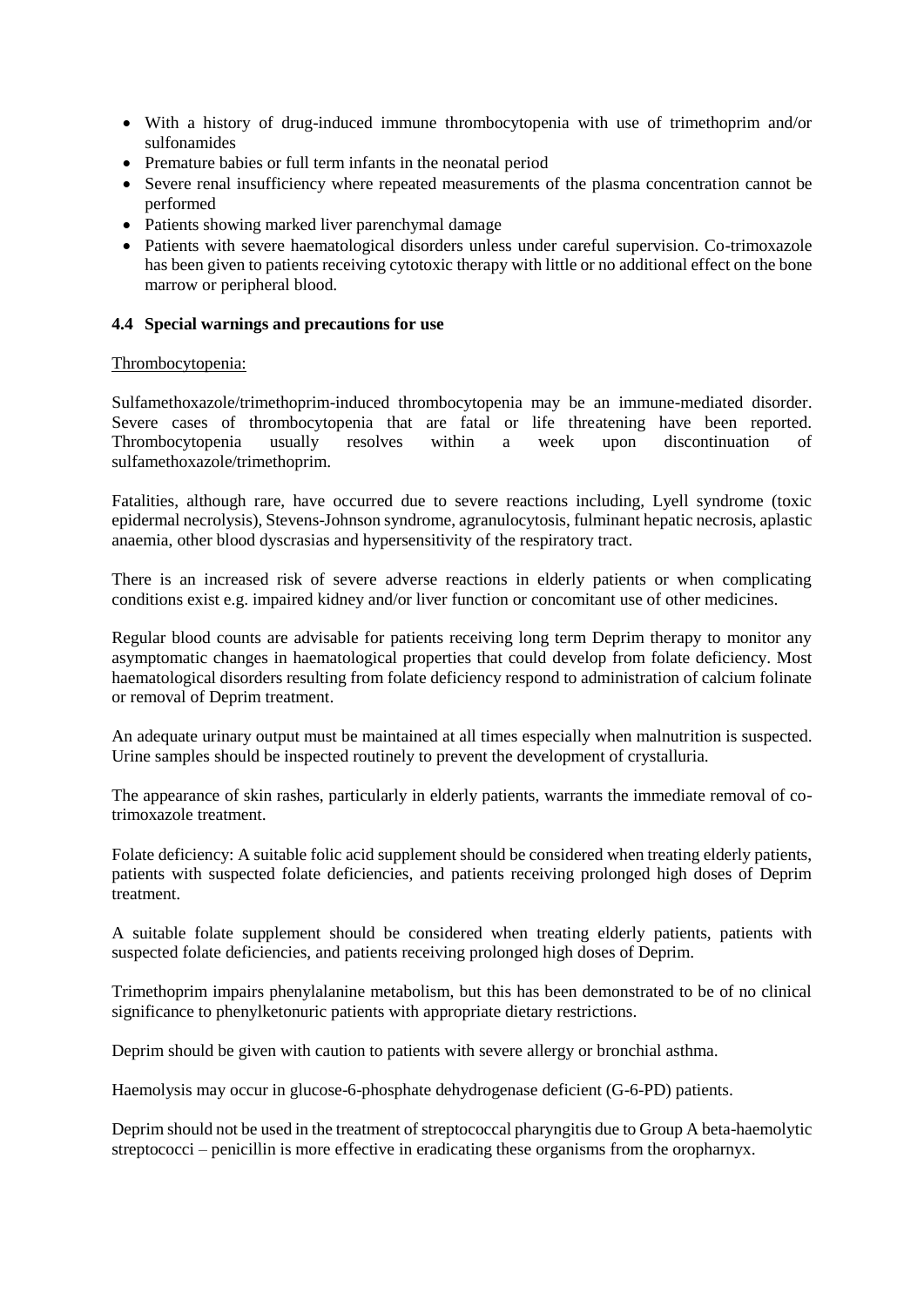The administration of Deprim to patients known or suspected to be at risk of acute porphyria should be avoided as both trimethoprim and sulphonamides have been associated with clinical exacerbation of porphyria.

Close monitoring of serum potassium is warranted in patients at risk of hyperkalaemia.

Life-threatening adverse reactions

Life-threatening cutaneous reactions Stevens-Johnson syndrome (SJS), toxic epidermal necrolysis (TEN) and drug reaction with eosinophilia with systemic symptoms (DRESS) have been reported with the use of co-trimoxazole.

Patients should be advised of the signs and symptoms and monitored closely for skin reactions. The highest risk for occurrence of SJS or TEN is within the first weeks of treatment.

If symptoms or signs of SJS, TEN (e.g. progressive skin rash often with blisters or mucosal lesions) or DRESS (e.g. fever, eosinophilia) are present, co-trimoxazole treatment should be discontinued (see section 4.8).

The best results in managing SJS, TEN or DRESS come from early diagnosis and immediate discontinuation of any suspect drug. Early withdrawal is associated with a better prognosis.

If the patient has developed SJS, TEN or DRESS with the use of co-trimoxazole, co-trimoxazole must not be re-started in this patient at any time.

#### **4.5 Interaction with other medicines and other forms of interaction**

In elderly patients concurrently receiving diuretics, mainly thiazides, there appears to be an increased risk of thrombocytopenia with or without purpura.

Occasional reports suggest that patients receiving pyrimethamine at doses in excess of 25 mg weekly may develop megaloblastic anaemia should co-trimoxazole be prescribed concurrently.

In some situations, concomitant treatment with zidovudine may increase the risk of haematological adverse reactions. If concomitant treatment is necessary, consideration should be given to monitoring of haematological parameters.

Administration of Deprim 20 mL causes a 40% increase in lamivudine exposure because of the trimethoprim content. Lamivudine has no effect on the pharmacokinetics of trimethoprim or sulfamethoxazole.

A reversible deterioration in renal function presented with increased levels of serum creatinine has been observed in patients treated with Deprim and cyclosporin following renal transplantation.

Deprim has been shown to potentiate the anticoagulant activity of warfarin via stereo-selective inhibition of its metabolism. Sulfamethoxazole may displace warfarin from plasma-albumin proteinbinding. Careful control of the anticoagulant therapy during treatment with Deprim is advisable.

Deprim prolongs the half-life of phenytoin and of co-administered could result in excessive phenytoin effect. Close cmonitoring of the patient's condition and serum phenytoin levels is advisable.

Interaction with sulphonylurea hypoglycaemic agents is uncommon but potentiation has been reported.

Concurrent use of rifampicin and Deprim results in a shortening of the plasma half life of trimethoprim after a period of about one week. This is thought to be of clinical significance.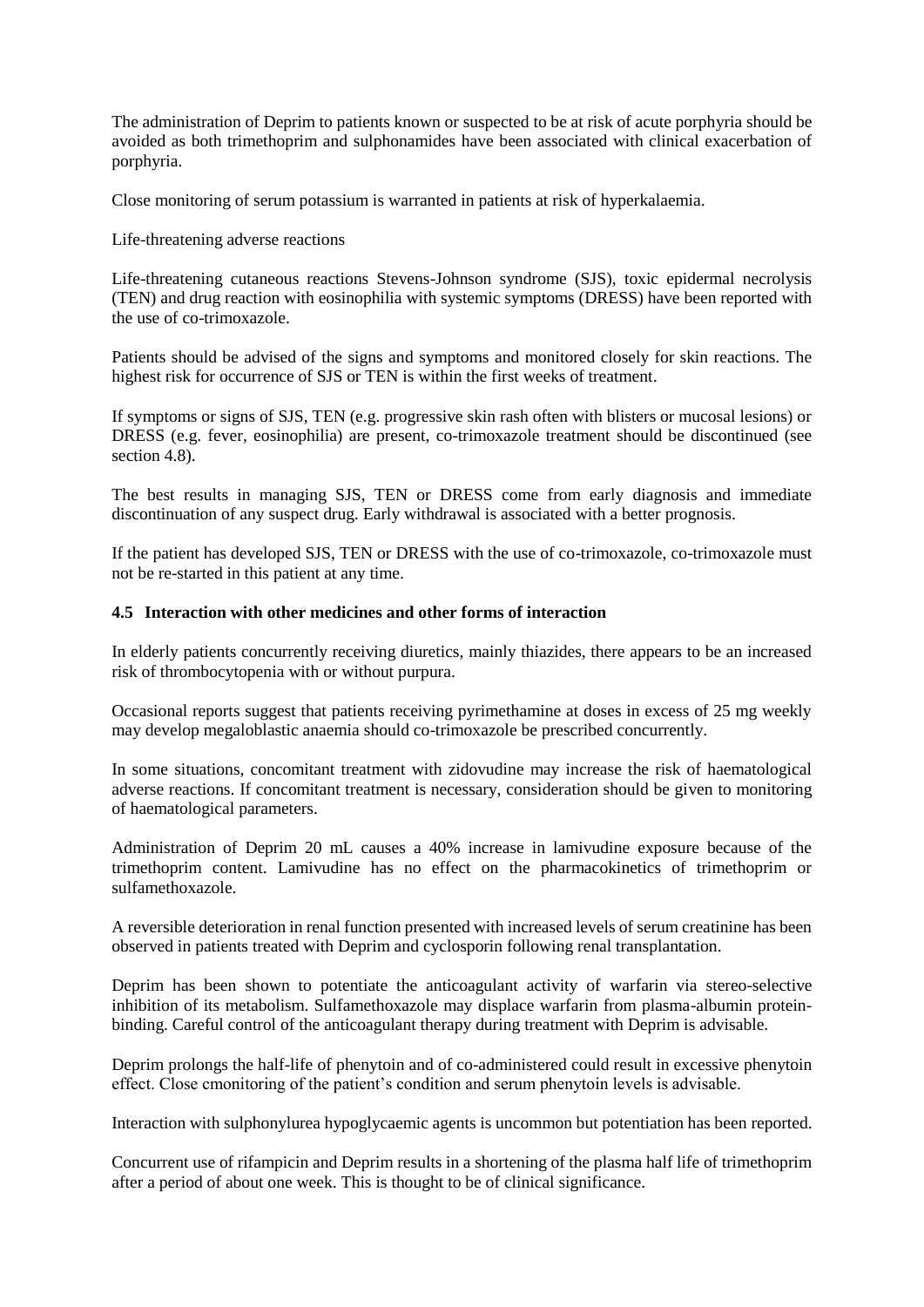When trimethoprim is administered simultaneously with drugs that form cations at physiological pH, and are also partially excreted by active renal secretion (e.g. procainamide, amantadine), there is the possibility of competitive inhibition of this process which may lead to an increase in plasma concentration of one or both of the drugs.

Concomitant use of trimethoprim with digoxin has been shown to increase plasma digoxin levels in a proportion of elderly patients.

Caution should be exercised in patients taking any other drugs that can cause hyperkalaemia.

Deprim may increase the free plasma levels of methotrexate.

If Deprim is considered appropriate therapy in patients receiving other anti-folate drugs such as methotrexate, a folate supplement should be considered.

### **4.6 Fertility, pregnancy and lactation**

#### Category C

Both trimethoprim and sulfamethoxazole cross the placenta and their safety in human pregnancy has not been established.

It is known that trimethoprim in excessive doses, is teratogenic to rats, producing foetal malformations typical of folate antagonists. Studies have shown there may be an association between exposure to folate antagonists and birth defects in humans. It is believed such teratogenic effects may be prevented by adequate folate supplementation during pregnancy, however the use of Deprim during pregnancy (especially in the first trimester) should be avoided unless the potential benefit to the mother outweighs the potential risk to the foetus. Sulfamethoxazole competes with bilirubin for binding to plasma albumin. As significantly maternally deprived drug levels persist for several days in the new borm, there may be a risk of precipitating or exacerbating neonatal hyperbilirubinaemia with an associated theorectical risk of kernicterus when Deprim is administered to the mother near the time of delivery. The potential risk is particularly relevant in infants at an increased risk of hyperbilirubinaemia e.g. those who are pre-term or with glucose-6-phosphate dehyrogenase deficiency.

Sulfamethoxazole and trimethoprim are distributed in breast milk. Although levels are very low, the risk of neonatal kernicterus and hypersensitivity exists, and administration of Deprim should be avoided when the infant is at particular risk of hyperbilirubinaemia or is less than 8 weeks old.

#### **4.7 Effect on ability to drive and use machines**

Deprim is unlikely to have any effect on the patient's ability to drive or handle machinery.

#### **4.8 Undesirable effects**

The frequency categories associated with the adverse events below are estimates.

For most events, suitable data for estimating incidence were not available. In addition, adverse events may vary in their incidence depending on the indication. Data from large published clinical trials were used to determine the frequency of very common to rare adverse events. Very rare adverse events were primarily determined from post-marketing experience data and therefore refer to reporting rate rather than a "true" frequency.

The following convention has been used for the classification of adverse events in terms of frequency – Very common >  $1/10$ , common >  $1/100$  and <  $1/10$ , uncommon >  $1/1000$  and <  $1/100$ , rare >  $1/10,000$ and < 1,000, very rare < 1/10,000.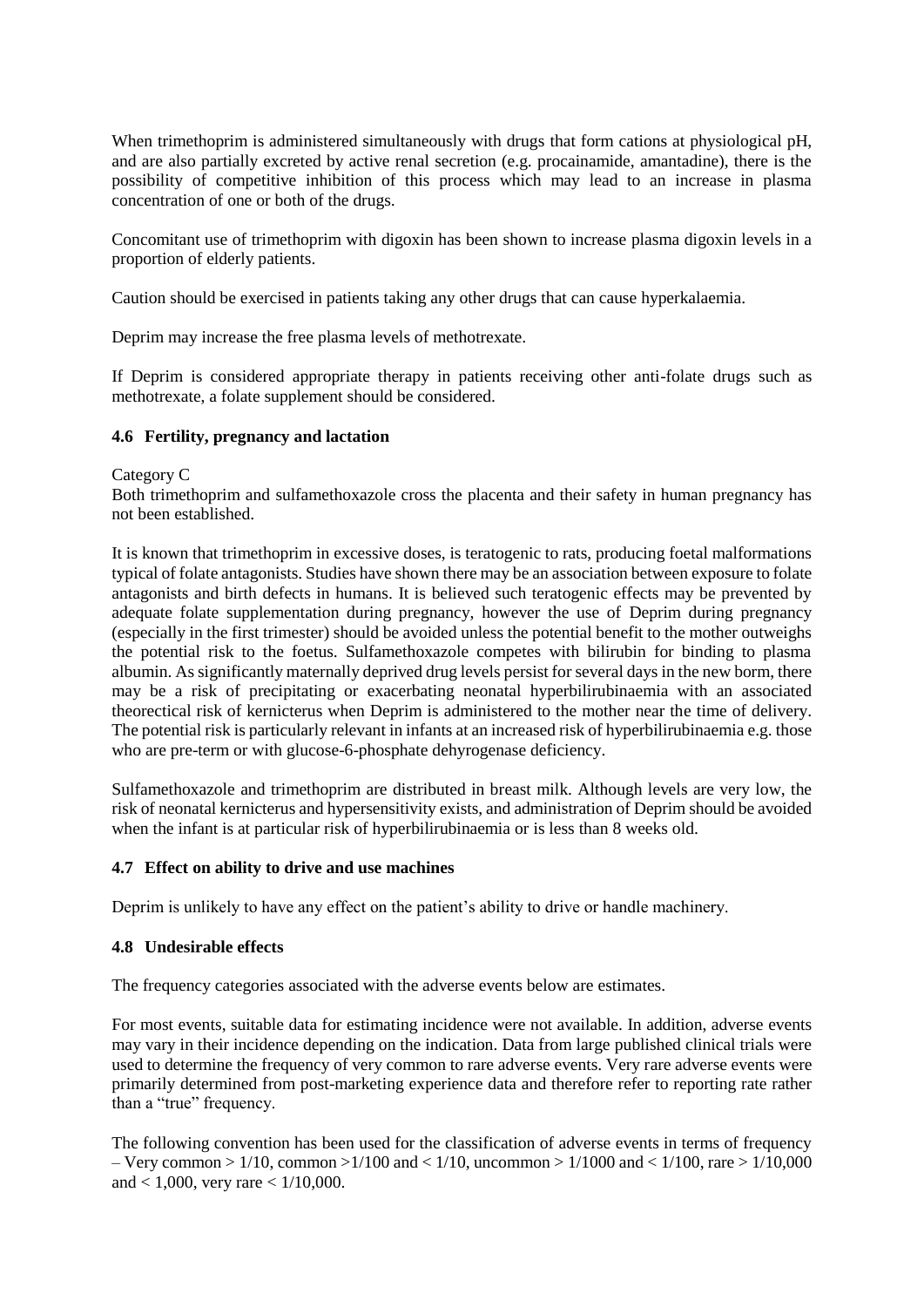Infections and Infestations Common: Monilial overgrowth

#### Blood and lymphatic disorders

Very rare: Leucopenia, neutropenia, thrombocytopenia, granulocytosis, megaloblastic anaemia, aplastic anaemia, haemolytic anaemia, methaemoglobinaemia, eosinophilia, purpura, haemolysis in certain susceptible G-6-PD deficient patients

The majority of haematological changes are mild and reversible when treatment is stopped. Most of the changes cause no clinical symptoms although they may become severe in isolated cases, especially in the elderly, in those with hepatic or renal dysfunction or in those with poor folate status. Fatalities have been recorded in at-risk patients and these patients should be observed carefully.

#### Immune system disorders

Very rare: Serum sickness, analphylaxis, allergic myocarditis, angioedema, drug fever, allergic vasculitis resembling Henoch-Schoenlein purpura, periarteritis nodosa, systematic lupus erythematosus.

Metabolism and nutrition disorders Very common: Hyperkalaemia Very rare: Hypoglycaemia. Hyponatraemia, anorexia

Close supervision is recommended when co-trimoxazole is used in elderly patients or in patients taking high doses of co-trimoxazole as these patients may be more susceptible to hyperkalaemia and hyponatraemia.

Psychiatric disorders Very rare: Depression, hallucinations.

Nervous system disorders Common: Headache Very rare: Aseptic meningitis, convulsions, peripheral neuritis, ataxia, vertigo, tinnitus, dizziness.

Aseptic meningitis was rapidly reversible on withdrawal of the drug, but recurred in a number of cases on re-exposure to either co-trimoxazole or to trimethoprim alone.

Respiratory, thoracic and mediastinal disorders Very rare: Cough, shortness of breath, pulmonary infiltrates.

Cough, shortness of breath and pulmonary infiltrates may be early indicators of respiratory hypersensitivity which, while very rare, has been fatal.

Gastrointestinal disorders Common: Nausea, diarrhoea Uncommon: Vomiting Very rare: Glossitis, stomatitis, pseudomembranous colitis, pancreatitis

Hepatobiliary disorders

Very rare: Elevation of serum transaminases, elevation of bilirubin levels, cholestatic jaundice, hepatic necrosis.

Cholestatic jaundice and hepatic necrosis may be fatal.

Skin and subcutaneous tissue disorders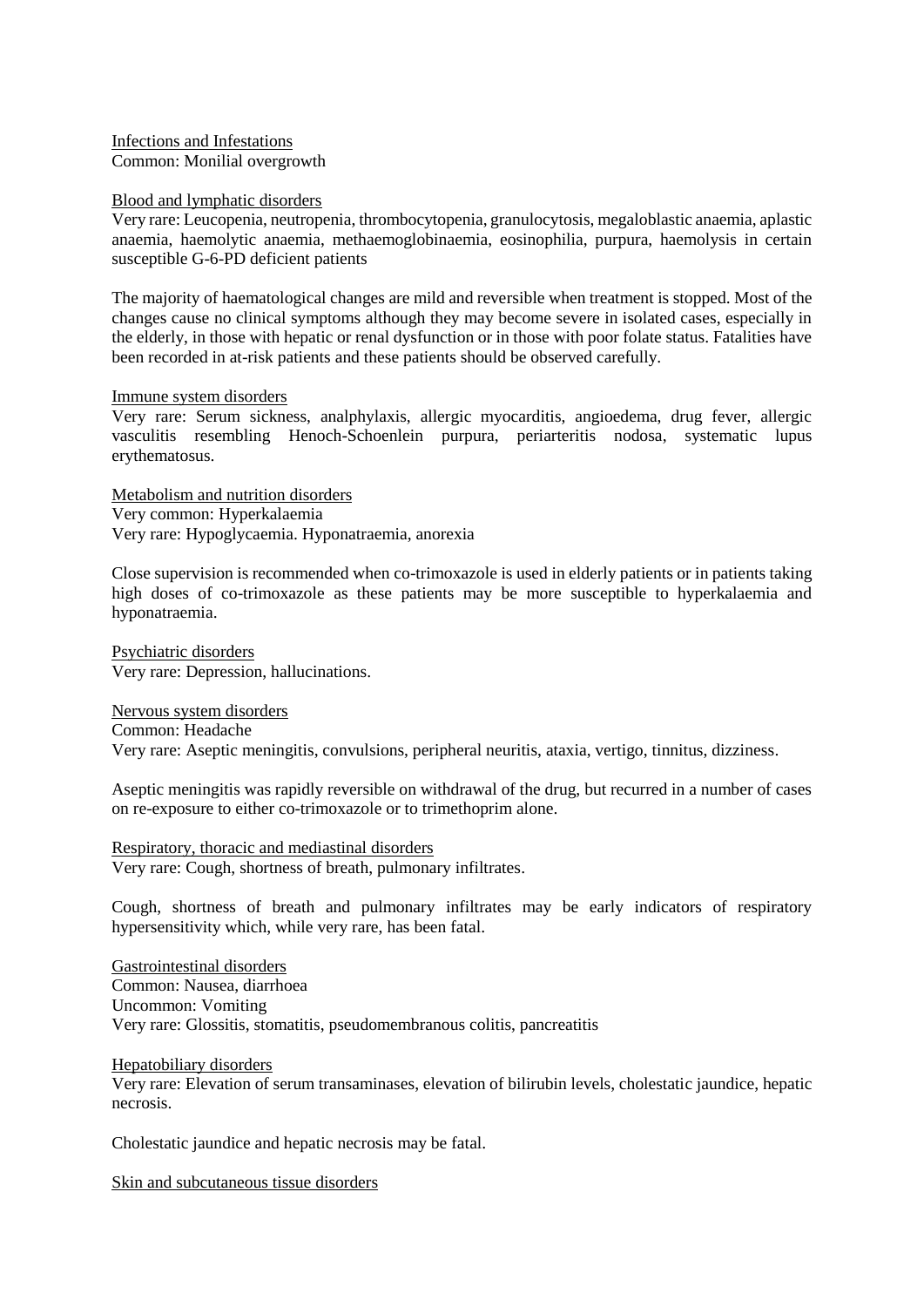Common: Skin rashes

Very rare: Photosensitivity, exfoliative dermatitis, fixed drug eruption, erythema multiforme, Stevens-Johnson syndrome, Lyell's syndrome (toxic epidermal necrolysis).

Lyell's syndrome carries a high mortality.

Drug reaction with eosinophilia and systemic symptoms (DRESS). Frequency: not known

Severe cutaneous adverse reactions (SCARs) Stevens-Johnson syndrome (SJS), toxic epidermal necrolysis (TEN) and drug reaction with eosinophilia and systemic symptoms (DRESS) have been reported to be life-threatening (see section 4.4).

Renal and urinary disorders

Very rare: Impaired renal function (sometimes reported as renal failure), interstitial nephritis Effects associated with P. Jirrovecii management

Very rare: Severe hypersensitivity reactions, rash, fever, neutropenia, thrombocytopenia, raised liver enzymes, hyperkalaemia, hyponatraemia, rhabdomyolysis.

At the high dosages used for PCP management severe hypersensitivity reactions have been reported, necessitating cessation of therapy. If signs of bone marrow depression occur, the patient should be given calcium folinate supplementation (5-10 mg/day). Severe hypersensitivity reactions have been reported in PCP patients on re-exposure to co-trimoxazole, sometimes after a dosage interval of a few days. Rhabdomyolysis has been reported in HIV positive patients receiving deprim for prophylaxis or treatment of PCP.

#### Reporting of suspected adverse reactions

Reporting suspected adverse reactions after authorisation of the medicine is important. It allows continued monitoring of the benefit/risk balance of the medicine. Healthcare professionals are asked to report any suspected adverse reactions https://nzphvc.otago.ac.nz/reporting/.

#### **4.9 Overdose**

#### Symptoms

Acute overdosage of co-trimoxazole commonly presents with nausea, vomiting, vertigo, dizziness, mental and visual disturbances, diarrhoea, crystalluria, haematuria, and in severe cases, anuria. Bone marrow depression has been reported in acute trimethoprim overdosage.

Chronic overdosage of co-trimoxazole may result in leucopenia, thrombocytopenia, and other blood dyscrasias due to continual folic acid depletion.

#### Treatment

Symptomatic treatments indicated for co-trimoxazole overdosage includes: emesis; gastrolavage; forced diuresis of Sulfamethoxazole by alkalinisation of the urine; forced diuresis of trimethoprim by acidification of the urine; haemodialysis; renal dialysis; specific treatment for significant complications of blood dyscrasia or jaundice. Peritoneal dialysis is not effective. Ongoing haematological assessment and monitoring of electrolytes is required in cases of overdosage. The haematopoietic effects of trimethoprim may be countered by administration of calcium folinate 3-6 mg by intramuscular injection for 5-7 days.

For advice on the management of overdose please contact the National Poisons Centre on 0800 POISON (0800 764766).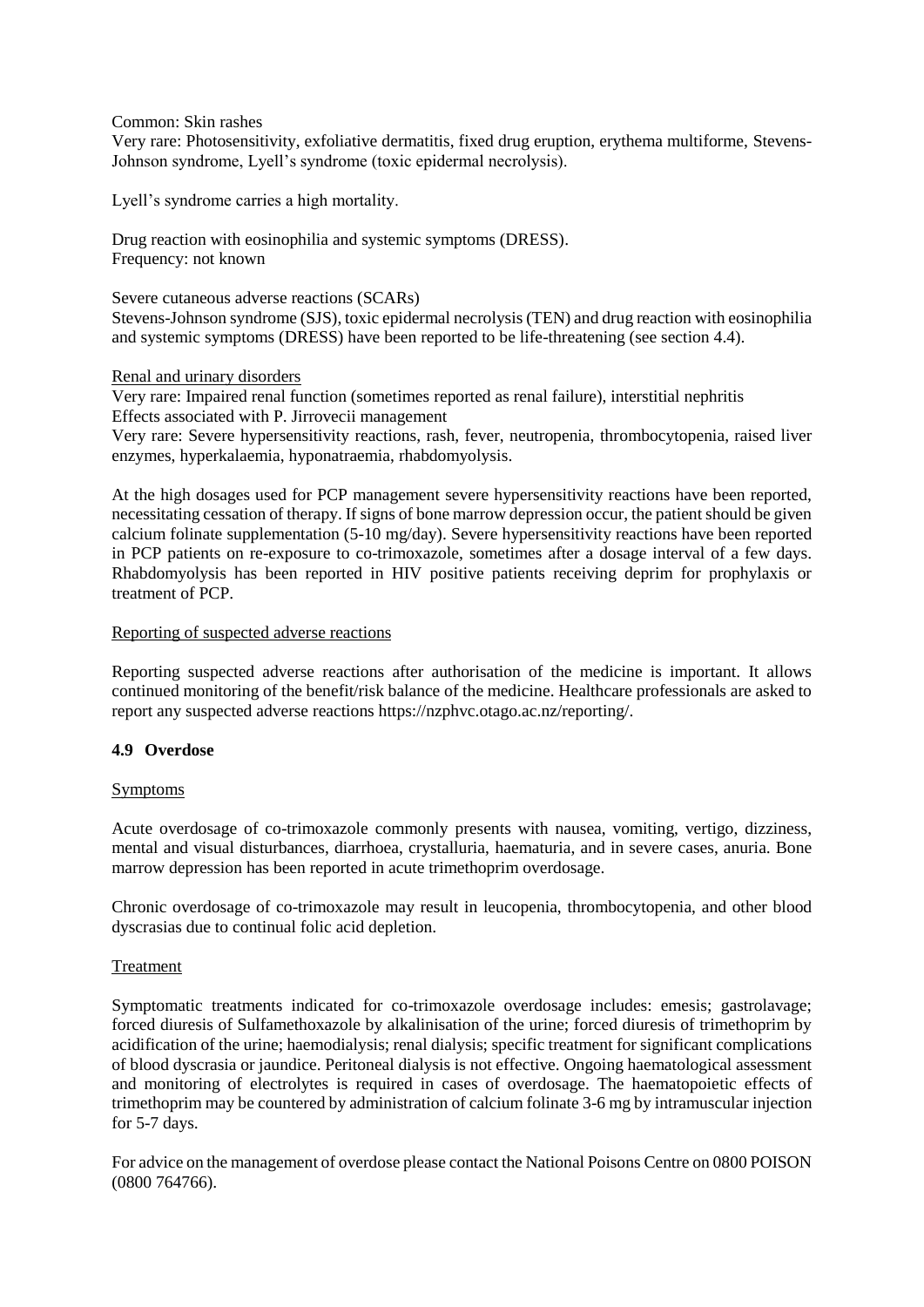# **5. PHARMACOLOGICAL PROPERTIES**

## **5.1 Pharmacodynamic properties**

Sulfamethoxazole - a substituted sulphonamide, interferes with the synthesis of nucleic acids in sensitive microorganisms by blocking the conversion of p-aminobenzoic acid to the co-enzyme dihydrofolic acid, a reduced form of folic acid. In man, dihydrofolic acid is obtained from dietary folic acid so sulphonamides do not affect human cells. Their action is primarily bacteriostatic although they may be bactericidal where concentrations of thymine are low in the surrounding medium. The sulphonamides have a broad spectrum of action but the development of widespread resistance has greatly reduced their usefulness and susceptibility often varies widely even among nominally sensitive pathogens.

Trimethoprim - a diaminopyrimidine antibiotic, is used for the treatment of infections due to sensitive organisms. Trimethoprim is a dihydrofolate reductase inhibitor. It inhibits the conversion of bacterial dihydrofolic acid to tetrahydrofolic acid which is necessary for the synthesis of certain amino acids, purines, thymidine, and ultimately DNA synthesis. It acts in the same metabolic pathway as the sulphonamides. The binding affinity of trimethoprim for bacterial dihydrofolate reductase enzymes is estimated to be 50000 greater than for the corresponding mammalian enzyme group.

Because Sulfamethoxazole and trimethoprim act at consecutive points of the folate metabolic pathway a potent synergy exists in vitro with an increase of up to about 10-fold in antibacterial activity and a frequently bactericidal action where individually they are generally bacteriostatic. The minimum inhibitory concentration (MIC) of each agent is reduced.

The majority of common pathogenic bacteria are sensitive in vitro to co-trimoxazole at concentrations significantly lower than those attained in vivo following the administration of recommended doses. Microorganisms that are sensitive include:

#### Gram-negative:

*Brucella* spp.; *Citrobacter* spp.; *Enterobacter* spp.; *Escherichia coli* (including enterotoxigenic strains); *Haemophilus ducreyi*; *Haemophilus influenzae* (including ampicillin-resistant strains); *Klebsiella* spp.; *Legionella pneumophila*; *Morganella morganii* (previously *Proteus morganii*); *Neisseria* spp.; *Proteus* spp.; *Providencia* spp. (including previously *Proteus rettgeri*); Certain *Pseudomonas* spp. (except *P. aeroginosa*); *Salmonella* spp. (including *S. typhi* and *paratyphi*); *Serratia marcescens*; *Shigella* spp.; *Vibrio cholerae*; *Yersinia* spp.

#### Gram-positive:

*Listeria monocytogenes*; *Nocardia* spp.; *Staphylococcus aureus*; *Staphylococcus epidermidis* and *saprophyticus*; *Streptococcus faecalis*; *Streptococcus pneumoniae*; *Streptococcus viridans*.

Many strains of *Bacteroides fragilis* are sensitive. Some strains of *Campylobacter fetus* subspecies *jejuni*, and *Chlamydia* (especially *C. trachomatis*) are sensitive without evidence of synergy. Some varieties of non-tuberculous mycobacteria are sensitive to Sulfamethoxazole but not trimethoprim.

Mycoplasmas, *Ureaplasma urealyticum*, *Mycobacterium tuberculosis* and *Treponema pallidum* are insensitive.

In vitro activity does not necessarily imply that clinical efficacy has been demonstrated and it should be noted that satisfactory sensitivity testing is achieved only with recommended media free from inhibitory substances especially thymidine and thymine.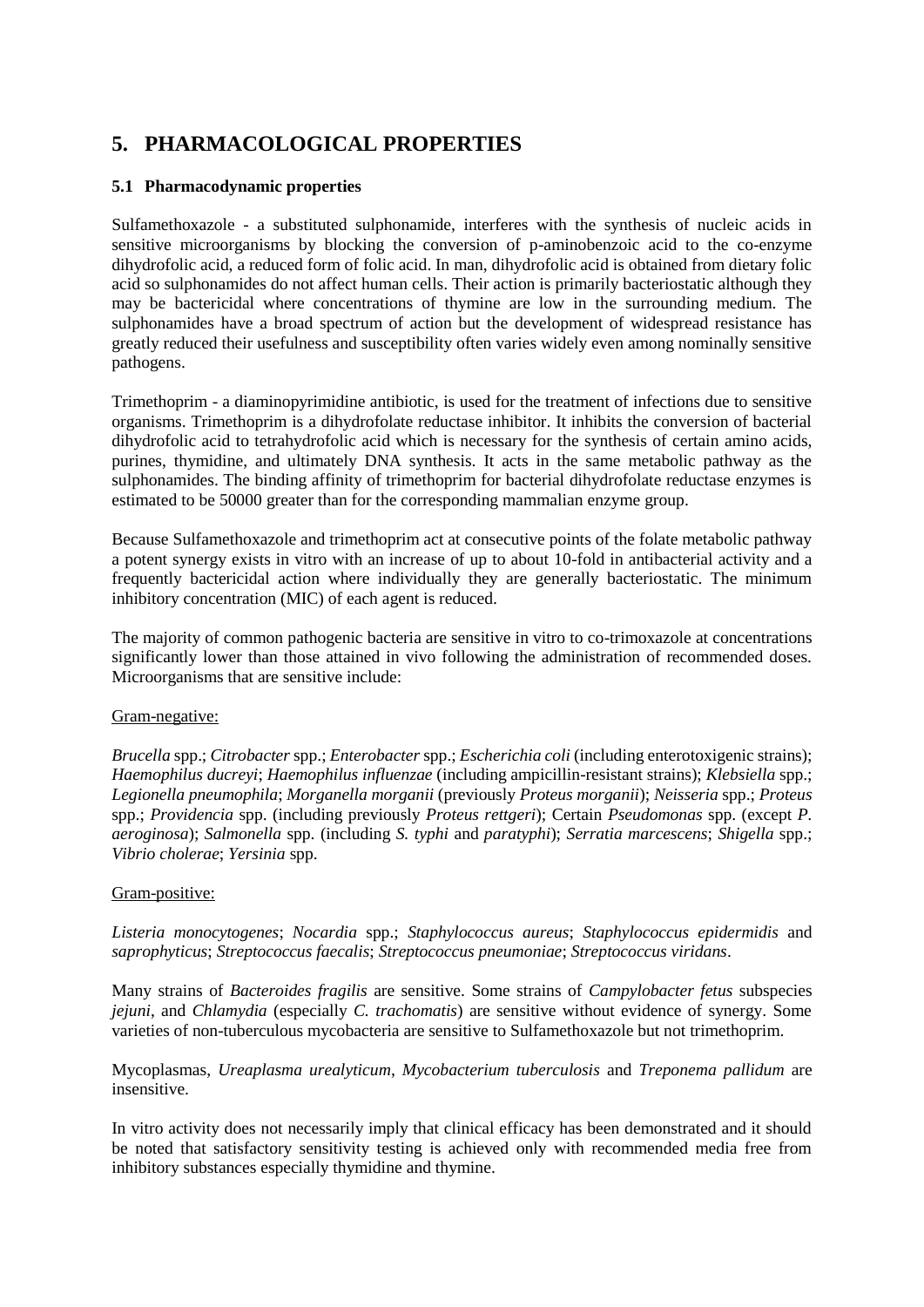## **5.2 Pharmacokinetic properties**

Sulfamethoxazole and trimethoprim have very similar pharmacokinetic properties. The individual pharmacokinetic profile of each agent is not altered in the presence of the other agent.

Sulfamethoxazole and trimethoprim are both rapidly and almost completely absorbed following oral administration with or without food. Peak plasma levels of each agent are attained within 1-4 hours after ingestion and effective levels for antibacterial activity persist up to 24 hours after a therapeutic dose. Steady state levels in adults are attained after dosing for 2-3 days. Plasma levels are a function of dose for each agent.

Approximately 65% of the Sulfamethoxazole is bound to plasma proteins with a plasma half-life is 6- 12 hours. It is prolonged in patients with severe renal impairment. Sulfamethoxazole diffuses freely throughout the body tissues and may be detected in the urine, saliva, sweat, bile, in the cerebrospinal, peritoneal, ocular and synovial fluids, and in pleural and other effusions. It crosses the placenta into the foetal circulation and low concentrations have been detected in breast milk. Sulfamethoxazole is a weak acid (pKa=6.0), insoluble at physiological pH, and levels in extravascular fluids represent only 20-50% of plasma levels. The apparent volume of distribution is 20 litres. Sulfamethoxazole undergoes conjugation mainly in the liver, chiefly to the inactive N4-acetyl derivative which represents about 15% of the total amount of Sulfamethoxazole in the blood. Glucuronide conjugation also occurs but to a lesser extent. Elimination in the urine is dependent on pH. About 80-100% of a dose is excreted in the urine of which about 60% is in the form of the acetyl derivative with the remainder as unchanged drug and glucuronide. Sulfamethoxazole is also oxidised to the hydroxylamine, a metabolite that has been implicated in adverse reactions to sulphonamides.

Approximately 45% of trimethoprim is bound to plasma proteins. Trimethoprim is widely distributed to various tissues and fluids including kidneys, liver, lung and bronchial secretions, saliva, aqueous humour, prostatic tissue and fluid, and vaginal secretions. Concentrations in many of these tissues are reported to be higher than serum concentrations but concentrations in the CSF are about one-quarter to one-half of those in the blood. Trimethoprim readily crosses the placenta and it appears in breast milk. The half-life is about 8-11 hours in adults and somewhat less in children but is prolonged in severe renal impairment and in neonates whose renal function is immature. Trimethoprim is a lipophilic weak base (pKa=7.3) which is relatively insoluble at physiological pH and has an apparent volume of distribution of 130 litres. About 10-20% of trimethoprim is metabolised in the liver mainly via the oxidation and hydroxylation pathways with the principal metabolites being 1- and 3-oxides and the 3'- and 4'-hydroxy derivatives with some metabolites being active. Small amounts are excreted in the faeces via the bile but most is excreted in urine predominantly as unchanged drug. About 40-60% is excreted in urine within 24 hours. Trimethoprim is removed from the blood by haemodialysis to some extent.

Both Sulfamethoxazole and trimethoprim are almost exclusively eliminated by renal excretion via glomerular filtration and tubular secretion processes. Biliary excretion of each agent accounts for a relatively minor amount of a therapeutic dose. In patients with severely impaired renal function (creatinine clearance 15-30 mL/min) dosage adjustment is required.

## **5.3 Preclinical safety data**

Non-clinical data reveal no special hazard for humans based on conventional studies of safety pharmacology, repeated dose toxicity, genotoxicity, carcinogenic potential, toxicity to reproduction and development.

# **6. PHARMACEUTICAL PARTICULARS**

## **6.1 List of excipients**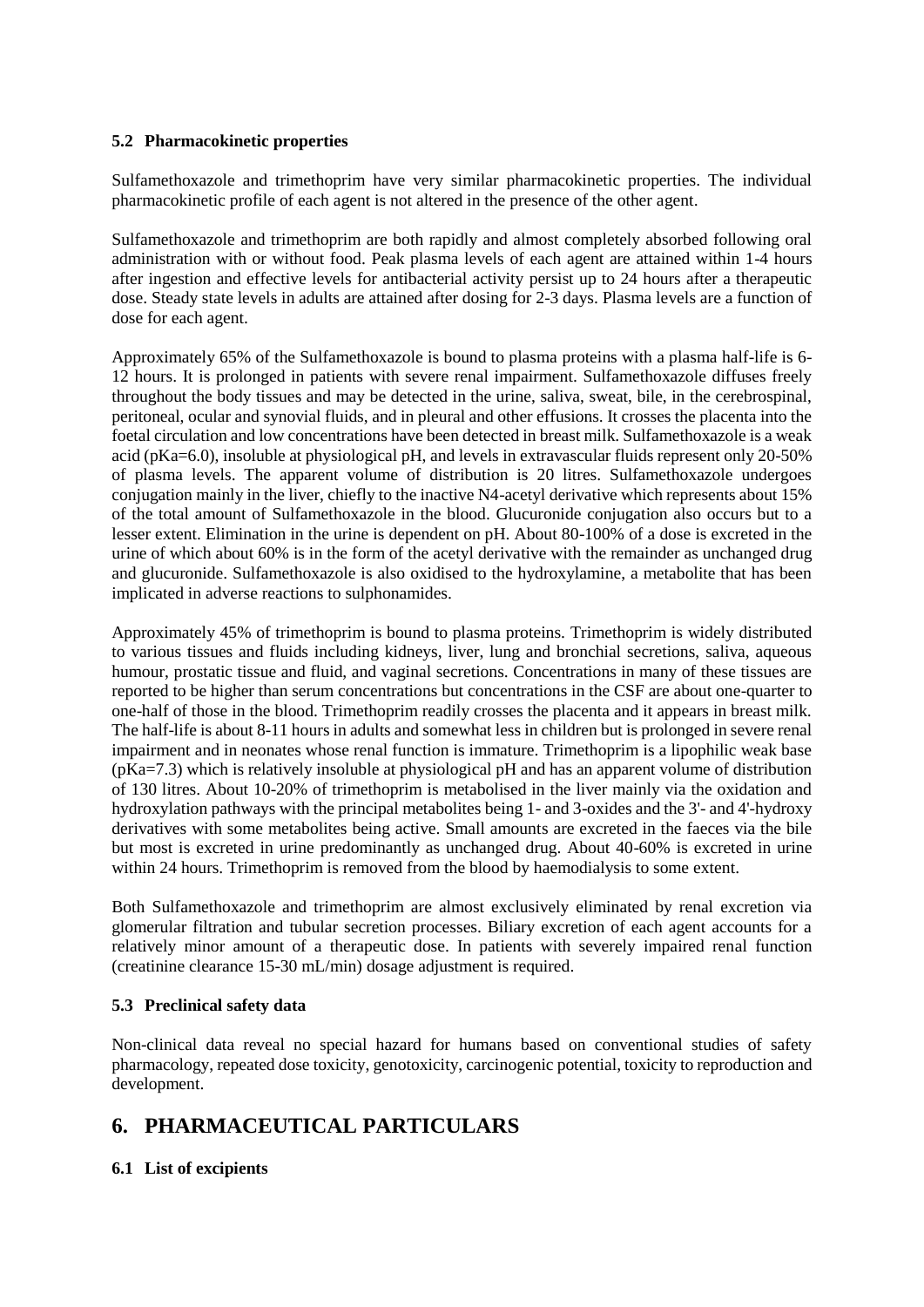Colouring Ponceau 4R (e124)

Flavour Raspberry flavour E\_0026934

Other excipient Carmellose sodium, citric acid, anhydrous, dispersible cellulose, glycerol, sodium citrate, polysorbate 80, purified water q.s., syrup.

Other excipient, preservative Sodium propyl hydroxybenzoate, Sodium methylhydroxybenzoate.

### **6.2 Incompatibilities**

Not applicable.

## **6.3 Shelf life**

36 months from date of manufacture.

## **6.4 Special precautions for storage**

Store at or below 25 ºC.

### **6.5 Nature and contents of container**

Packs of 100 mL.

## **6.6 Special precautions for disposal**

No special requirements.

## **7. MEDICINE SCHEDULE**

Prescription medicine.

## **8. SPONSOR**

AFT Pharmaceuticals Ltd PO Box 33-203 Takapuna Auckland 0740 Phone: 0800 423 823 Email: [customer.service@aftpharm.com](mailto:customer.service@aftpharm.com)

# **9. DATE OF FIRST APPROVAL**

23 April 2009

## **10. DATE OF REVISION OF THE TEXT**

August 2021